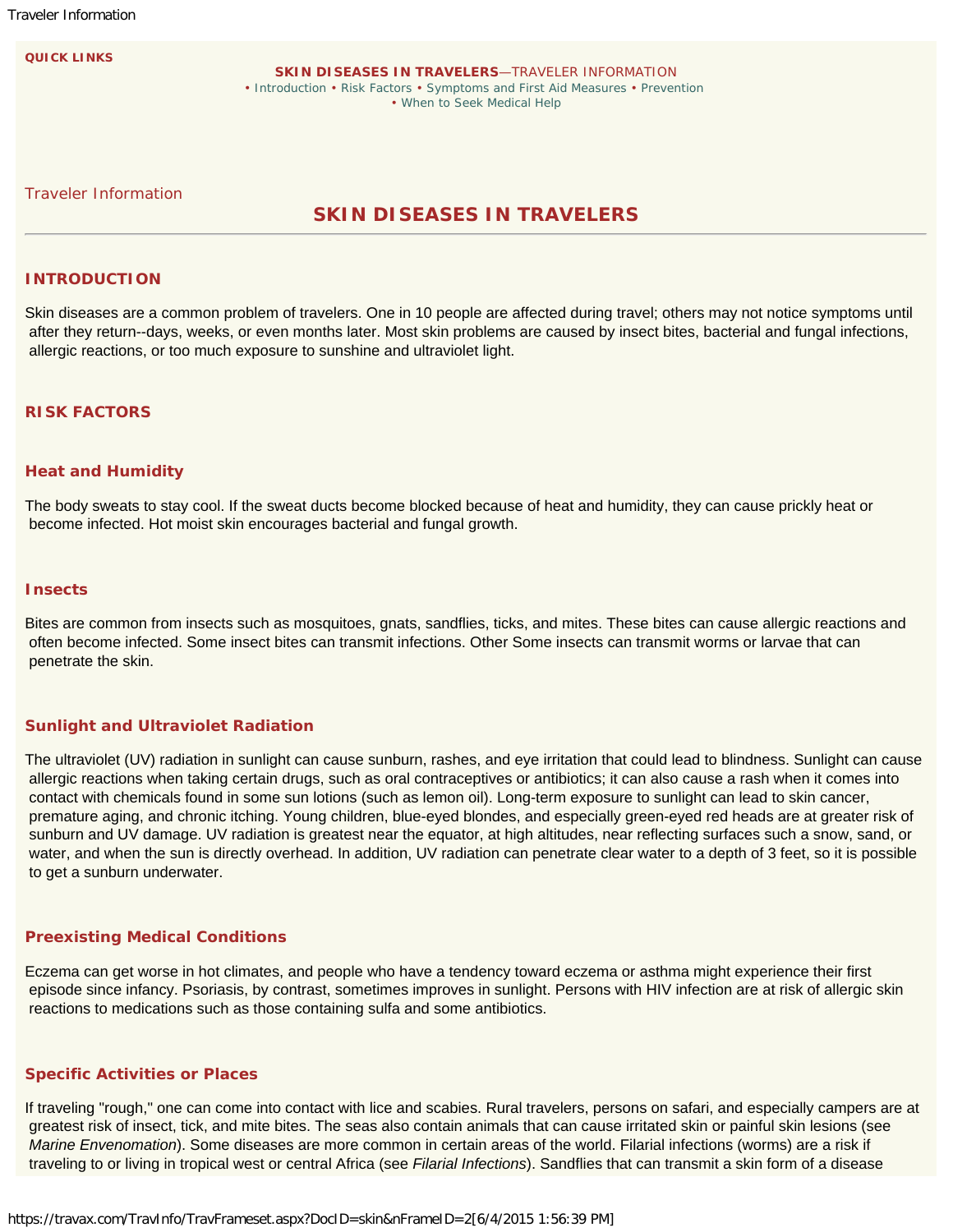called leishmaniasis are common in the forests of South and Central America and the semi-desert areas of North Africa and the Middle East (see *Leishmaniasis*).

## **SYMPTOMS AND FIRST AID MEASURES**

| <b>Problem</b>                                                                                                                                                  | <b>Common Symptoms</b>                                                                                                                                                                                                          | What to do                                                                                                                                                                                                            |
|-----------------------------------------------------------------------------------------------------------------------------------------------------------------|---------------------------------------------------------------------------------------------------------------------------------------------------------------------------------------------------------------------------------|-----------------------------------------------------------------------------------------------------------------------------------------------------------------------------------------------------------------------|
| <b>Sunburn</b><br>(See Sun and Heat.)                                                                                                                           | • Pain and redness appear 2 to 6<br>hours after exposure to the sun.<br>• Skin may peel or blister.                                                                                                                             | • Take aspirin every 6 hours.<br>• Apply cool water compresses.                                                                                                                                                       |
| <b>Drugs and sunlight reactions</b>                                                                                                                             | • Severe sunburn<br>Itchy blisters or flaky, crusty rash in<br>sun-exposed areas<br>• Tanning in bizarre patterns and<br>unexpected places                                                                                      | • Stop using the medication or<br>cream/lotion that is causing the<br>rash or sunburn and stay out of the<br>sun.<br>• Use a hydrocortisone cream on the<br>rash; if it is severe, see your<br>physician.             |
| <b>Prickly heat</b>                                                                                                                                             | • Small, white blisters or irritating,<br>deep pink, knot-like bumps or<br>pimples<br>• Affects skin covered by clothing,<br>especially skin folds of the groin,<br>underarms, and breasts                                      | • Stay in a cool, shaded, well-<br>ventilated place or under a fan.<br>• The problem usually clears after a<br>few weeks' adaptation to the<br>climate.                                                               |
| Insect bites and stings<br>(See "Insect Precautions.")                                                                                                          | • Itchy spots at the site of the bites,<br>lasting a few hours.<br>• Persistent itchy lumps, lasting<br>several days.<br>• Hard itchy lumps, lasting for months                                                                 | • Keep skin clean and do not scratch.<br>• Anti-itch cream or 1%<br>hydrocortisone cream or ointment<br>may help.<br>• Seek medical advice if itchy lumps<br>persist.                                                 |
| <b>Lice and scabies</b><br>(See Infestations in Travelers.)                                                                                                     | • Scabies: Itchy burrows in soft skin<br>of finger webs, soles, palms,<br>breasts, or scrotum; itchy rash<br>Lice: Itching; nits (eggs) can be<br>$\bullet$<br>seen on scalp hair or lice are seen<br>on head, groin, or pubis. | • Apply water-based preparations of<br>insecticides such as malathion or<br>permethrin. Use according to<br>manufacturer's instructions for<br>scabies.<br>• Carbaryl (an insecticide) is also<br>effective for lice. |
| <b>Myiasis</b><br>Fly larvae penetrate skin from un-<br>ironed clothes (Africa) or are injected<br>into skin by biting mosquito (Central<br>and South America). | Small, boil-like sores with a central<br>$\bullet$<br>hole through which the larvae can<br>be seen wriggling.                                                                                                                   | • Apply petroleum jelly or fatty bacon<br>and cover overnight to make the<br>larvae emerge.                                                                                                                           |
|                                                                                                                                                                 |                                                                                                                                                                                                                                 |                                                                                                                                                                                                                       |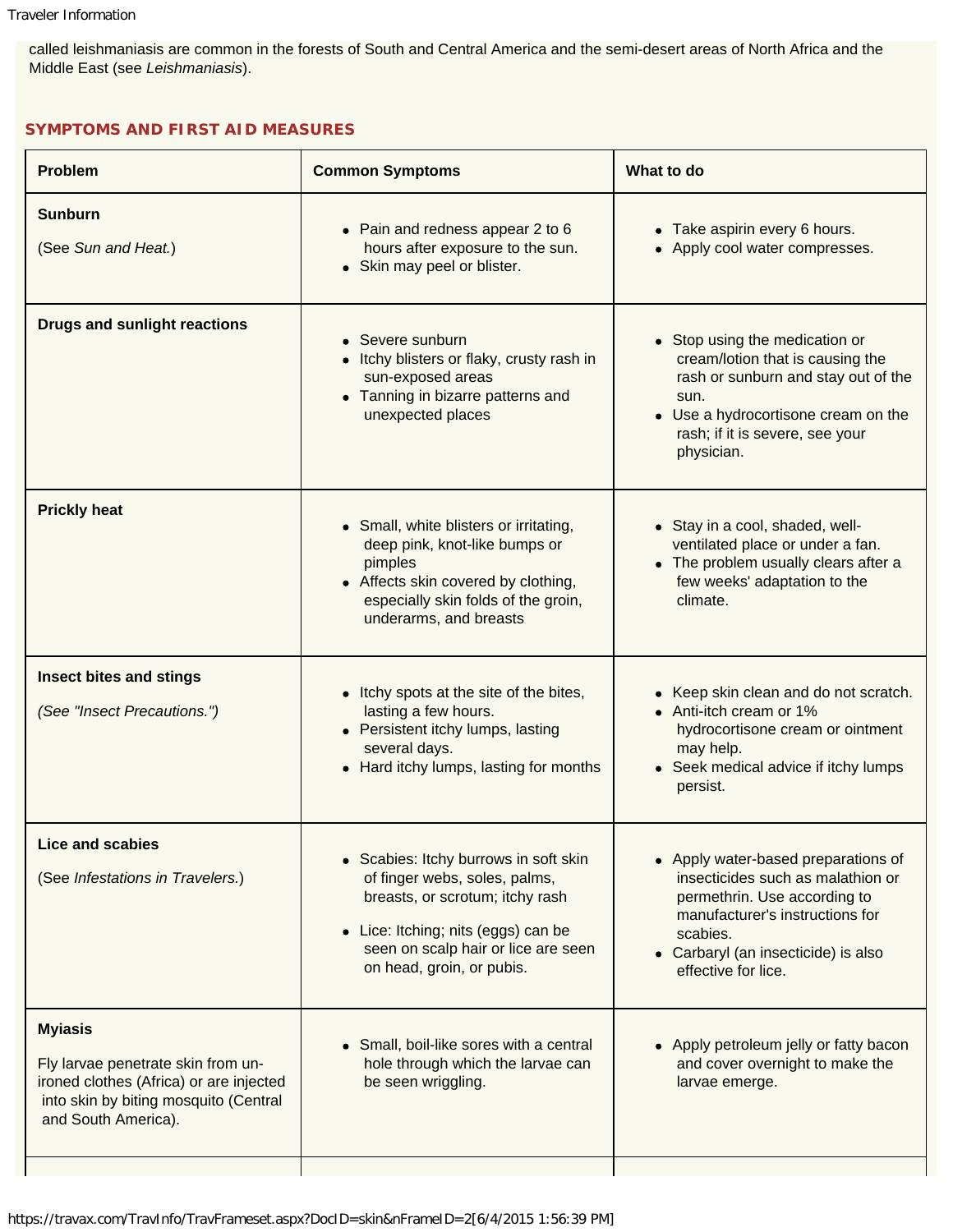Traveler Information

| <b>Bacterial infections of the skin</b>                                                                                                                                                                    | • Cuts or scratches become red,<br>sore, or itchy, and ooze serum or<br>pus.<br>• Insect bites become painful and<br>ooze.<br>• Boils are painful, localized<br>collections of pus.<br>• Cellulitis (infection of surrounding<br>tissues) can occur, often with<br>fever.                 | • Clean cuts and scratches with<br>antiseptic wipes; cover with<br>antiseptic adhesive strip.<br>• If cut is infected: apply an antiseptic<br>cream and cover.<br>• Boils may need to be lanced by a<br>medical provider. Watch for fever<br>and signs that the infection is<br>spreading, and seek medical<br>assistance.<br>• A prescription antibiotic may be<br>needed if the infection spreads to<br>surrounding tissues (cellulitis) and<br>you have a fever. |
|------------------------------------------------------------------------------------------------------------------------------------------------------------------------------------------------------------|-------------------------------------------------------------------------------------------------------------------------------------------------------------------------------------------------------------------------------------------------------------------------------------------|---------------------------------------------------------------------------------------------------------------------------------------------------------------------------------------------------------------------------------------------------------------------------------------------------------------------------------------------------------------------------------------------------------------------------------------------------------------------|
| <b>Fungal infections of the skin</b>                                                                                                                                                                       | • Irritating, small, pale or pink<br>patches, often spreading over the<br>upper chest and back<br>• Large, itchy patches, often in groin,<br>or scaly patches around the feet<br>• Bald patches on the scalp                                                                              | • Wash daily with anti-dandruff<br>shampoos or apply antifungal<br>creams.<br>• Use antifungal creams such as<br>clotrimazole 1% or miconazole 2%.<br>• Scalp ringworm will require a<br>prescription drug to kill the fungal<br>infection. See a physician.                                                                                                                                                                                                        |
| <b>Systemic infection (affects whole</b><br>body) with skin lesions<br>1. Tick or mite borne typhus<br>2. Trypanosomiasis (following<br>tse tse fly bite)<br>3. Dengue fever (following<br>mosquito bites) | • 1 and 2: Fever develops a few days<br>after the bite. A sore appears at<br>the bite site, and local lymph<br>glands enlarge.<br>• 3: Sudden high fever, body rash<br>(usually subtle but may be bright<br>red), headache, weakness, and<br>intense muscle, joint, and low back<br>pain. | • 1 and 2: Seek medical help<br>immediately. A physician can treat<br>tick and mite typhus with an<br>antibiotic.<br>• 3: Drink plenty of fluids, do not use<br>aspirin, and seek medical help<br>urgently.                                                                                                                                                                                                                                                         |
| <b>Parasitic infections occurring later</b><br>(See Leishmaniasis and Filarial<br>Infections.)                                                                                                             | • Painless, knot-like bump develops<br>weeks or months later at site of<br>sandfly bite, grows slowly, and<br>may ulcerate.<br>• Itchy rashes or swellings just<br>beneath the skin that seem to<br>move around appear months after<br>fly bites.                                         | • Seek medical help and be sure to<br>mention any travel to the tropics.                                                                                                                                                                                                                                                                                                                                                                                            |

## **PREVENTION**

**Care of the skin:** Try to adapt slowly to a tropical climate and stay as cool as possible. Keep skin cool and clean through frequent showering. In a humid climate, dry off thoroughly. In a dry climate, use a moisturizer. Clean cuts and scratches with an antiseptic wipe and cover until healed.

**Protect against UV radiation:** Children and persons who do not tan easily should stay out of the sun as much as possible, especially in the middle of the day, wear long-sleeved clothes, and use a wide-brimmed hat or umbrella and wraparound UV protective sunglasses. Use sunscreens with a sun protection factor (SPF) of 15 or more and lip protection screen. Apply sunscreen before